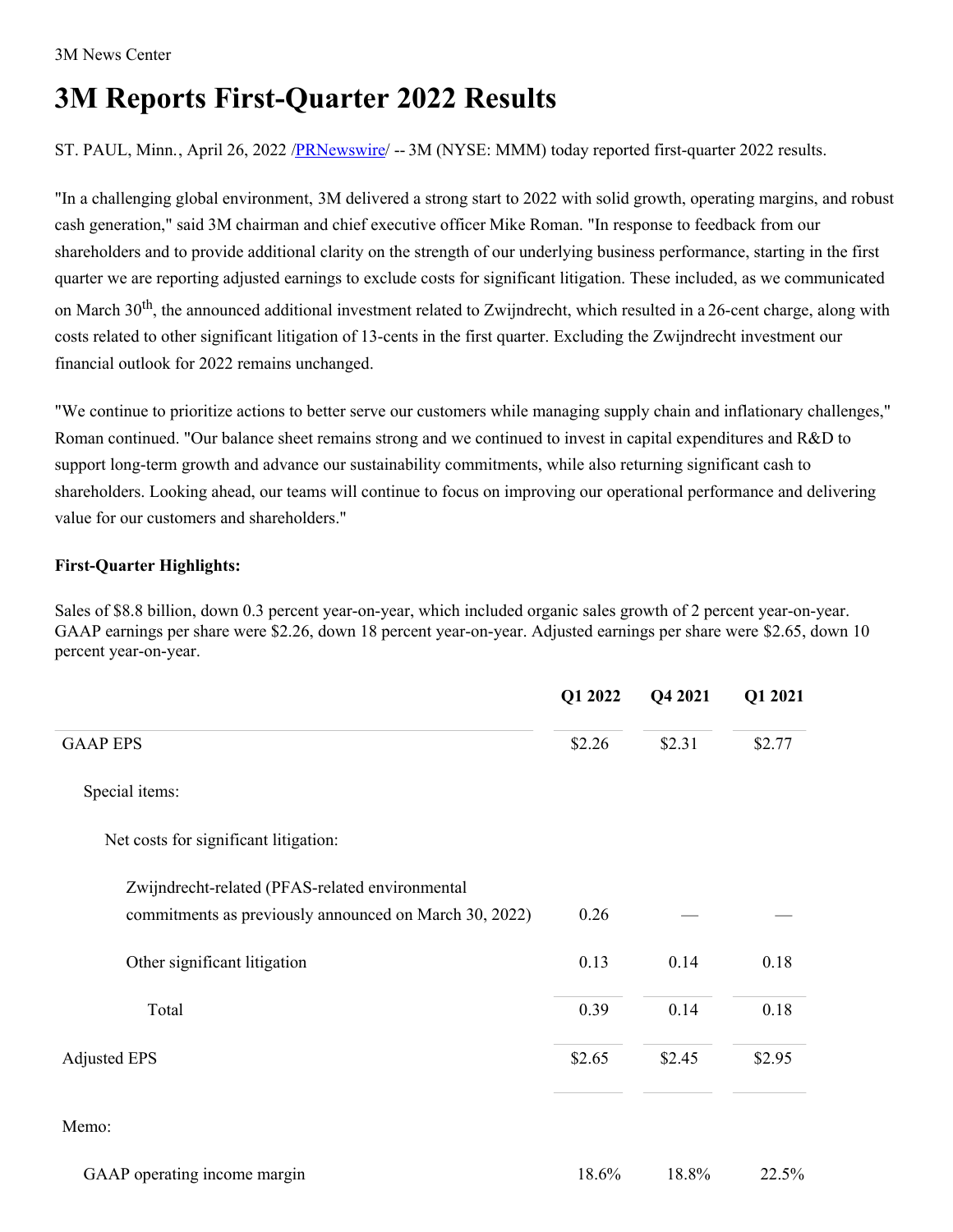See the "Supplemental Financial Information Non-GAAP Measures" section for applicable information.

Operating cash flow was \$1.0 billion, down 40 percent year-on-year, while adjusted free cash flow was \$0.7 billion, down 50 percent year-on-year.

3M returned \$1.6 billion to shareholders via dividends and gross share repurchases, up 49 percent year-on-year.

# **Company Updates Non-GAAP Measures**

As provided in 3M's Form 8-K dated April 26, 2022, effective in the first quarter of 2022, 3M made further changes to its measure of segment operating performance (updating the Form 8-K dated February 11, 2022) and changed its calculation of certain non-GAAP measures. The information reflects changes in the extent of matters and charges/benefits 3M includes within special items with respect to net costs for significant litigation when presenting these non-GAAP measures. Previously, 3M included net costs, when significant, associated with changes in accrued liabilities related to respirator mask/asbestos litigation and PFAS-related other environmental matters, along with the associated tax impacts. These non-GAAP measure changes involved adding litigation related to 3M's Combat Arms Earplugs and including the impacts of legal fees associated with applicable matters and of the net total change in accrued liability. The information provided herein reflects the impacts of these changes for all periods presented.

| \$M, except EPS                                                 | 2021         |       | 2020         |        | 2019          |        |
|-----------------------------------------------------------------|--------------|-------|--------------|--------|---------------|--------|
| GAAP amounts comparable to non-GAAP amounts mentioned below     |              |       |              |        |               |        |
| Operating income                                                | $\mathbb{S}$ | 7,369 | $\mathbb{S}$ | 7,161  | $\mathbb{S}$  | 6,174  |
| Operating income margin                                         |              | 20.8% |              | 22.3 % |               | 19.2 % |
| <b>EPS</b>                                                      | $\mathbb{S}$ | 10.12 | $\mathbb{S}$ | 9.36   | $\mathcal{S}$ | 7.72   |
| Certain amounts adjusted for special items (non-GAAP measures)* |              |       |              |        |               |        |
| Previous basis for special items:                               |              |       |              |        |               |        |
| Operating income                                                | $\mathbb{S}$ | 7,369 | $\mathbb{S}$ | 6,844  | $\mathbb{S}$  | 6,822  |
| Operating income margin                                         |              | 20.8% |              | 21.3 % |               | 21.2%  |
| <b>EPS</b>                                                      | $\mathbb{S}$ | 10.12 | $\mathbb{S}$ | 8.85   | $\mathcal{S}$ | 8.79   |

**Full Year**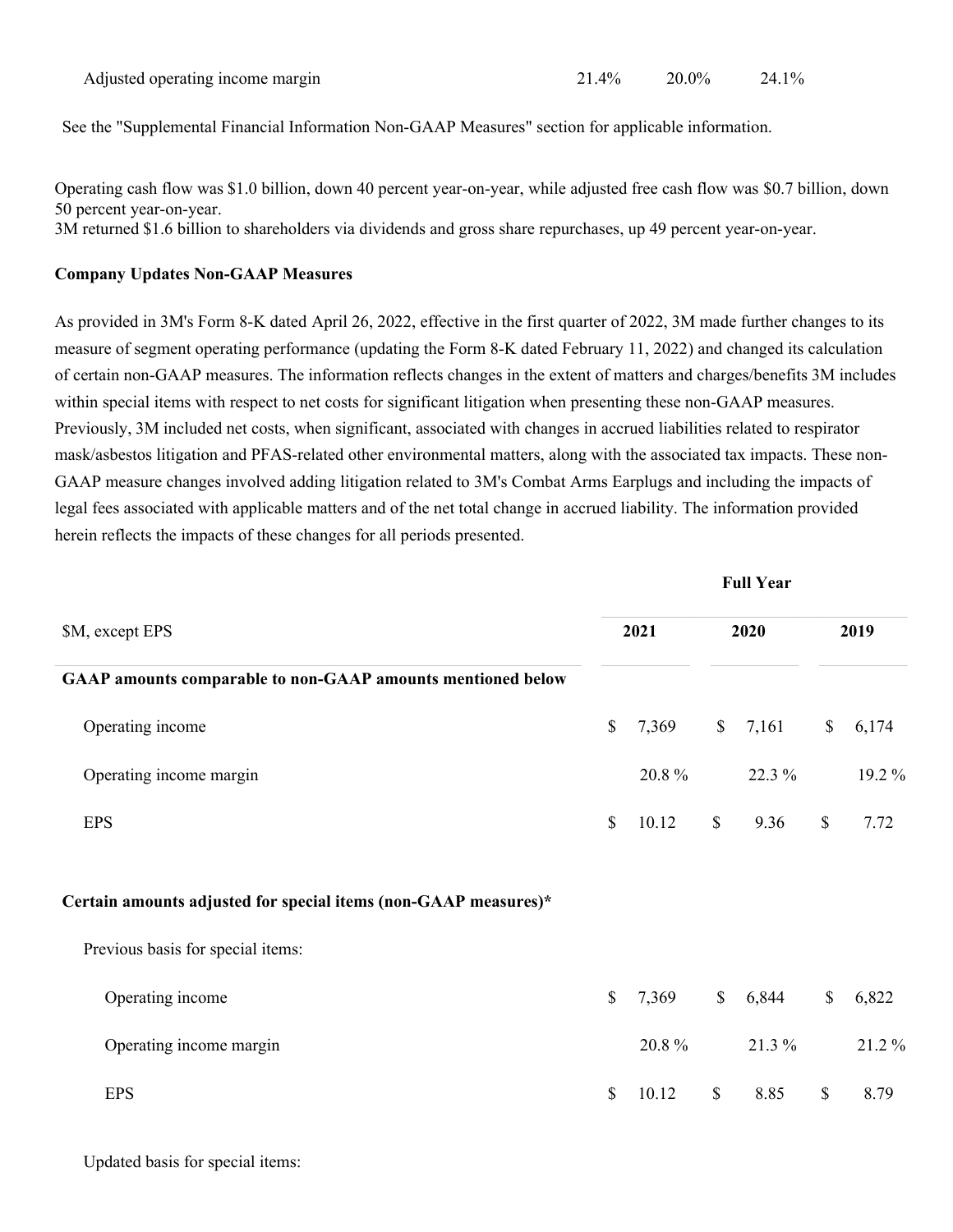|       | Operating income                                                           | \$ | 7,832    | $\mathbb{S}$ | 7,180    | \$ | 6,911    |
|-------|----------------------------------------------------------------------------|----|----------|--------------|----------|----|----------|
|       | Operating income margin                                                    |    | $22.2\%$ |              | $22.3\%$ |    | $21.5\%$ |
|       | <b>EPS</b>                                                                 | \$ | 10.73    | $\mathbb{S}$ | 9.29     | S  | 8.90     |
| Memo: |                                                                            |    |          |              |          |    |          |
|       | Impact of change on previous basis operating income margin                 |    | $1.4\%$  |              | $1.0\%$  |    | $0.3\%$  |
|       | Additional net costs per share treated as special item under updated basis | S. | 0.61     | S            | 0.44     | S  | 0.11     |

\*See 2021 Annual Report on Form 10-K and Form 8-K dated April 26, 2022 for information regarding these non-GAAP measures on the previous basis and updated basis, respectively.

# **Full-Year 2022 Outlook**

While the macroeconomic and geopolitical environment remains challenging and fluid, 3M continues to manage and navigate the headwinds facing its businesses. The company updated its full-year 2022 GAAP earnings outlook to incorporate the previously referenced first-quarter charge of \$0.26 per share for Zwijndrecht-related PFAS environmental commitments. Excluding this Zwijndrecht investment, our full-year 2022 financial outlook remains unchanged.

3M now expects its full-year 2022 GAAP earnings per share to be in the range of \$9.89 to \$10.39 versus a prior expectation of \$10.15 to \$10.65. Full-year 2022 adjusted earnings is expected to be in the range of \$10.75 to \$11.25 per share, excluding estimated impacts from special items.

The company's full-year organic sales growth and free cash flow conversion ranges remain unchanged.

See the "Supplemental Financial Information Non-GAAP Measures" section for applicable information.

3M will conduct an investor teleconference at 9 a.m. EDT (8 a.m. CDT) today. Investors can access this conference via the following:

Live webcast at [http://investors.3M.com](http://investors.3m.com).

Live telephone:

Call 800-762-2596 within the U.S. or +1 212-231-2916 outside the U.S. Please join the call at least 10 minutes before the start time.

Webcast replay:

Go to 3M's Investor Relations website at [http://investors.3M.com](http://investors.3m.com) and click on "Quarterly Earnings." Telephone replay:

Call 800-633-8284 within the U.S. or +1 402-977-9140 outside the U.S. (for both U.S. and outside the U.S., the access code is 21999289). The telephone replay will be available until 11:30 a.m. EDT (10:30 a.m. CDT) on May 3, 2022.

# **Consolidated Financial Statements and Supplemental Financial Information Non-GAAP Measures**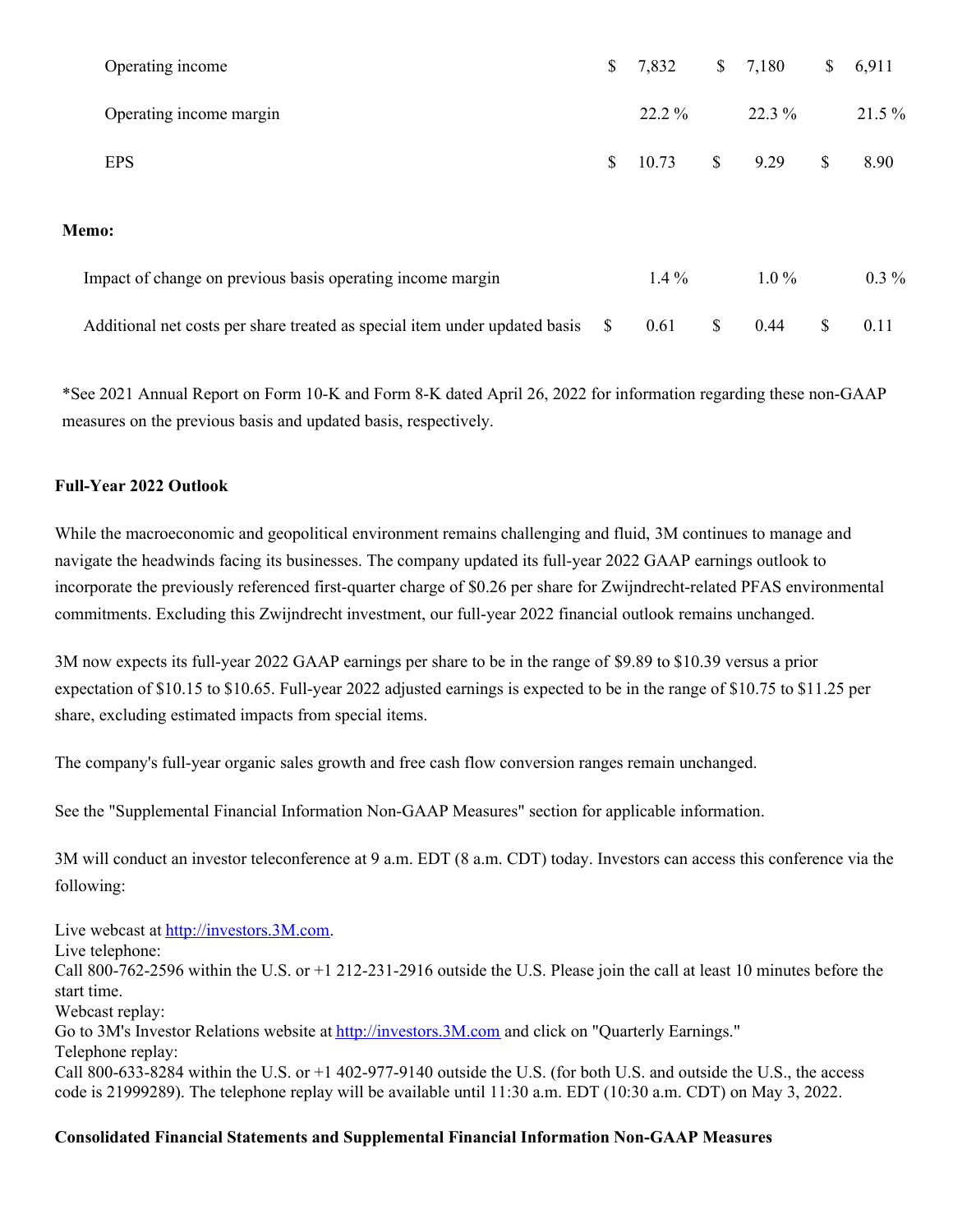View the Consolidated Financial Statements and Supplemental Financial Information Non-GAAP Measures on 3M's website: [https://investors.3m.com/Financial-Statements-Q122/](https://c212.net/c/link/?t=0&l=en&o=3515627-1&h=696127195&u=https%3A%2F%2Finvestors.3m.com%2FFinancial-Statements-Q122%2F&a=https%3A%2F%2Finvestors.3m.com%2FFinancial-Statements-Q122%2F)

#### **Forward-Looking Statements**

This news release contains forward-looking information about 3M's financial results and estimates and business prospects that involve substantial risks and uncertainties. You can identify these statements by the use of words such as "anticipate," "estimate," "expect," "aim," "project," "intend," "plan," "believe," "will," "should," "could," "target," "forecast" and other words and terms of similar meaning in connection with any discussion of future operating or financial performance or business plans or prospects. Among the factors that could cause actual results to differ materially are the following: (1) worldwide economic, political, regulatory, capital markets and other external conditions and other factors beyond the Company's control, including natural and other disasters or climate change affecting the operations of the Company or its customers and suppliers; (2) risks related to public health crises such as the global pandemic associated with the coronavirus (COVID-19); (3) foreign currency exchange rates and fluctuations in those rates; (4) liabilities related to certain fluorochemicals, including lawsuits concerning various PFAS-related products and chemistries, and claims and governmental regulatory proceedings and inquiries related to PFAS in a variety of jurisdictions; (5) legal proceedings, including significant developments that could occur in the legal and regulatory proceedings described in the Company's Annual Report on Form 10-K for the year ended December 31, 2021, and any subsequent quarterly reports on Form 10-Q (the "Reports"); (6) competitive conditions and customer preferences; (7) the timing and market acceptance of new product offerings; (8) the availability and cost of purchased components, compounds, raw materials, labor, and energy (including oil and natural gas and their derivatives) due to shortages, increased demand and wages, logistics, manufacturing site disruptions or supply chain interruptions (including those caused by natural and other disasters and other events); (9) unanticipated problems or delays with the phased implementation of a global enterprise resource planning (ERP) system, or security breaches and other disruptions to the Company's information technology infrastructure; (10) the impact of acquisitions, strategic alliances, divestitures and other unusual events resulting from portfolio management actions and other evolving business strategies, and possible organizational restructuring; (11) operational execution, including scenarios where the Company generates fewer productivity improvements than estimated; (12) financial market risks that may affect the Company's funding obligations under defined benefit pension and postretirement plans; (13) the Company's credit ratings and its cost of capital; and (14) tax-related external conditions, including changes in tax rates, laws or regulations. Changes in such assumptions or factors could produce significantly different results. A further description of these factors is located in the Reports under "Cautionary Note Concerning Factors That May Affect Future Results" and "Risk Factors" in Part I, Items 1 and 1A (Annual Report) and in Part I, Item 2 and Part II, Item 1A (Quarterly Reports), as updated by applicable Current Reports on Form 8-K. The information contained in this news release is as of the date indicated. The Company assumes no obligation to update any forward-looking statements contained in this news release as a result of new information or future events or developments.

#### **About 3M**

At 3M, we apply science in collaborative ways to improve lives daily as our employees connect with customers all around the world. Learn more about 3M's creative solutions to the world's problems at [www.3M.com](http://www.3m.com) or on Twitter @3M or @3MNews.

Please note that the company announces material financial, business and operational information using the 3M investor relations website, SEC filings, press releases, public conference calls and webcasts. The company also uses the 3M news